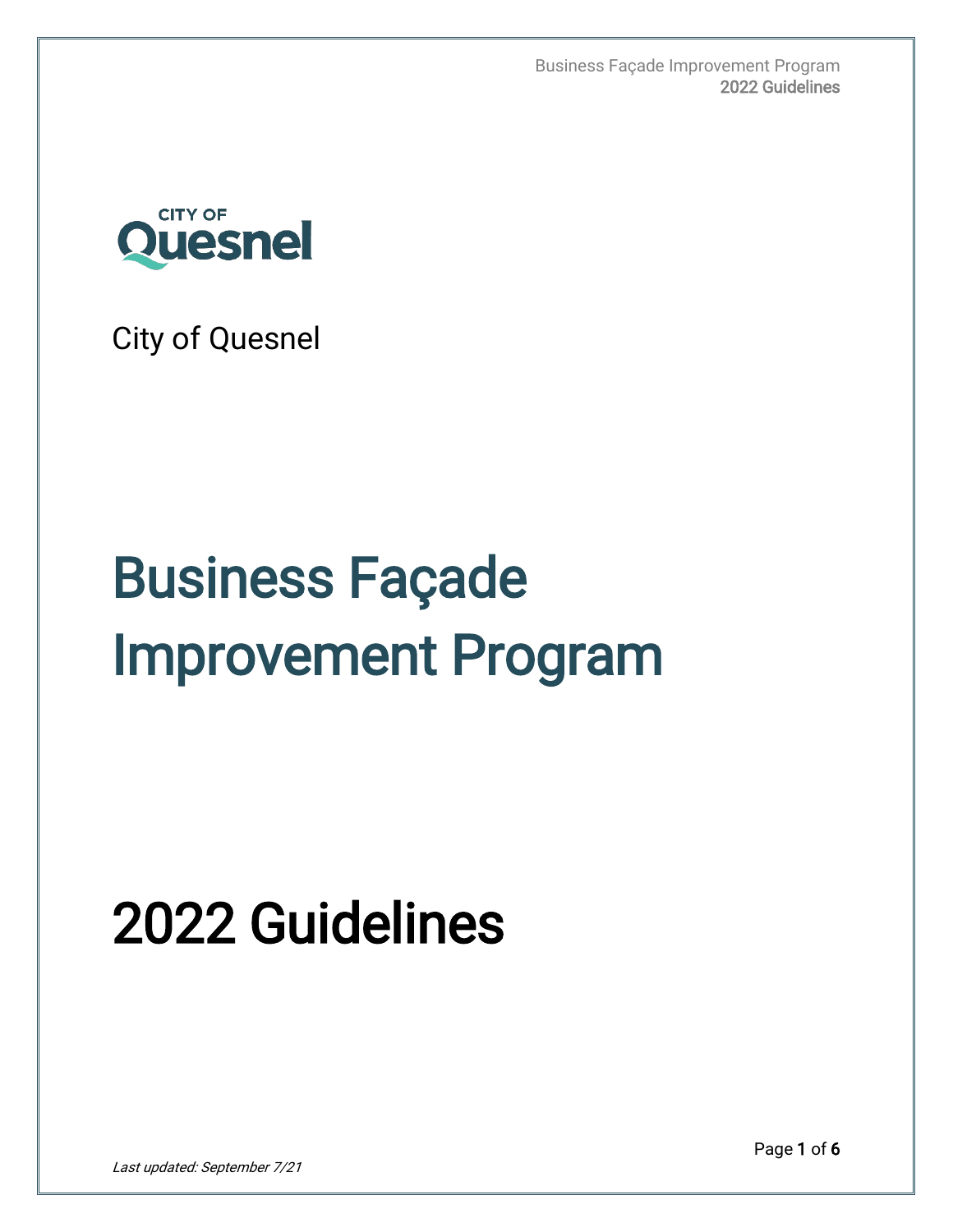# Program Purpose and Goals

The program provides grants to property and business owners to renovate, restore, or redesign commercial building facades and storefronts in the City of Quesnel. The goal of this program is to make commercial areas more inviting and visually appealing to visitors and residents, increase property values, promote private sector investment, build civic pride, and to stimulate the local economy.

Funding for the Quesnel Business Façade Improvement program is provided by Northern Development Initiative Trust.

# The Program

These program guidelines are intended to maximize the program benefit for improving aesthetics of commercial areas.

The City of Quesnel will provide a 50% reimbursement grant up to a maximum of \$5,000 per building/project to improve the facades of commercial buildings.

Each building is eligible for a one time grant only to a maximum of \$5,000.

Projects must have a minimum total cost of \$2,000.

Application deadline is May 31, 2022 at 4:30 pm.

The Business Façade Improvement program is offered by the City of Quesnel with funding provided by Northern Development Initiative Trust.

#### Eligible Properties

The eligible properties are within City of Quesnel limits; **map** is attached to the application.

#### Eligible Applicants

- You must be either the property owner or business owner (if the applicant is the business owner, the property owner must approve the application in writing and confirm that all improvements are to be paid for by the applicant)
- Non-profit and enterprising non-profit organizations (tenants)
- Home based businesses which are zoned commercial, have a storefront and are within the specified area
- **Home based businesses without a commercial storefront (eligible for wayfinding signage** only)
- **Property taxes pertaining to the property are fully paid and current**
- Current, valid business licenses for the property (unless otherwise exempt)
- No outstanding building permits, stop work orders, or development permit condition requirements outstanding
- The subject property has not received a previous grant under this program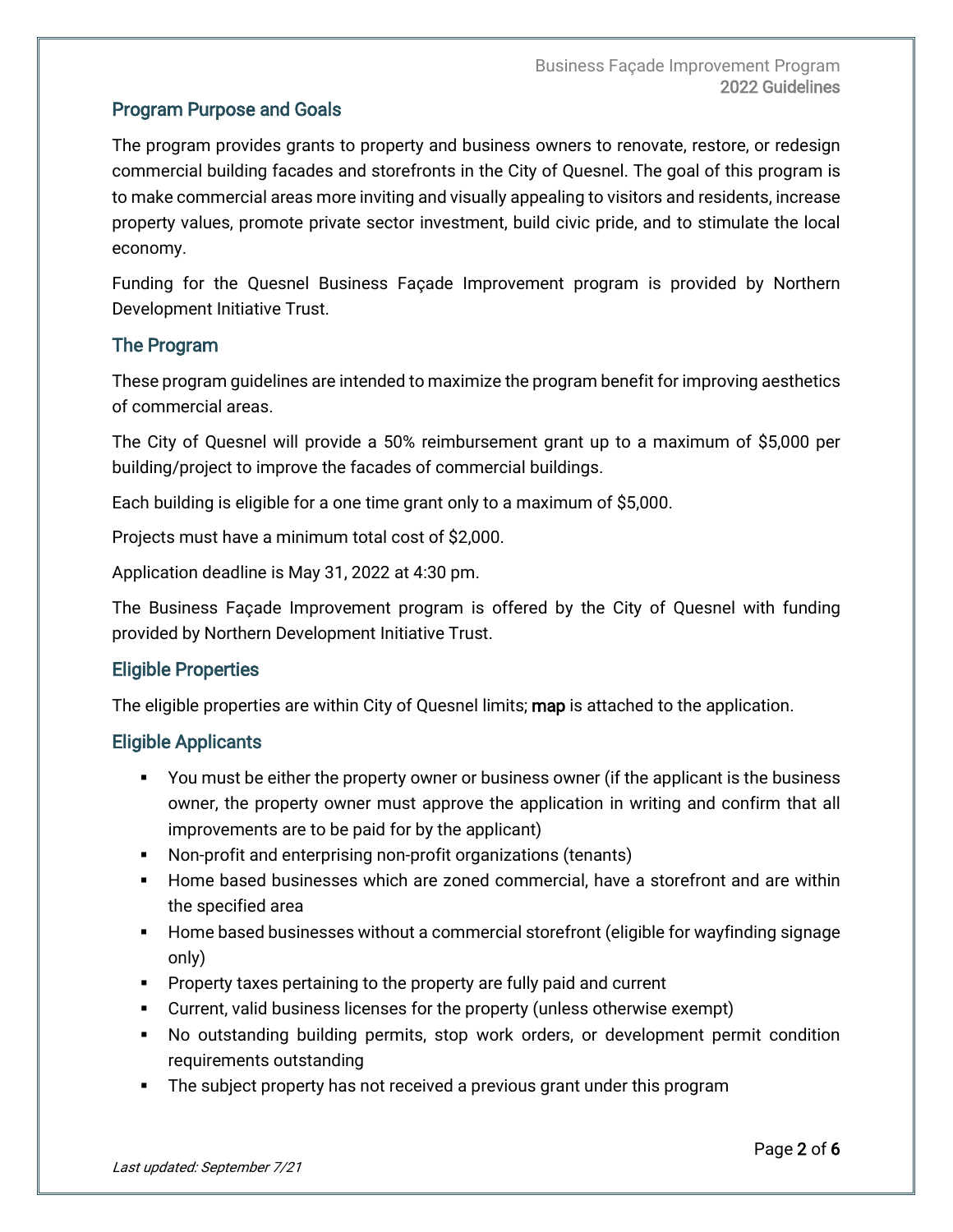# Ineligible Applicants

- Residential homes located in the commercial area
- **Apartment buildings**
- Government owned buildings (municipal, provincial or federal; even if they have business tenants)
- **Properties outside the specified area (as defined in Eligible Properties)**
- Empty buildings or businesses that are not operating (exception if the business is renovating or doing improvements to the building in anticipation of re-opening)

# Eligible Façade Improvements

Eligible improvements may consist of but are not limited to:

- **Exterior lighting (new but not replacement)**
- **Exterior architectural features**
- Exterior surfaces and details (decorative details, moldings, trims etc.)
- Windows (only if part of larger enhancements, no stand-alone window replacement)
- **New siding**
- **Facade painting**
- Entrances and doorways (only if part of larger enhancements, no stand-alone entrance/doorway replacement)
- Awnings
- **Signage (affixed to the building)**
- **Wayfinding signage (sign located on the business property i.e. at the bottom of a** driveway).
	- $\circ$  Signs are eligible for 50% to a maximum of \$500 and must adhere to any signage bylaws and regulations
- Accessibility improvements (ramps, wider doors etc.) to the outside of the building only AND are part of a larger façade improvement project
- NEW patios (Please contact Lyndon Hunter (City of Quesnel's Planning Technician,) for further inquiries related to the Patios.)

# Ineligible Façade Improvements

The following improvements are ineligible:

- Routine maintenance
- **Structural repairs**
- Roofs
- Non-permanent fixtures (benches, planters, patios, patio heaters etc.)
- **Landscaping**
- **Paving**
- **Fencing**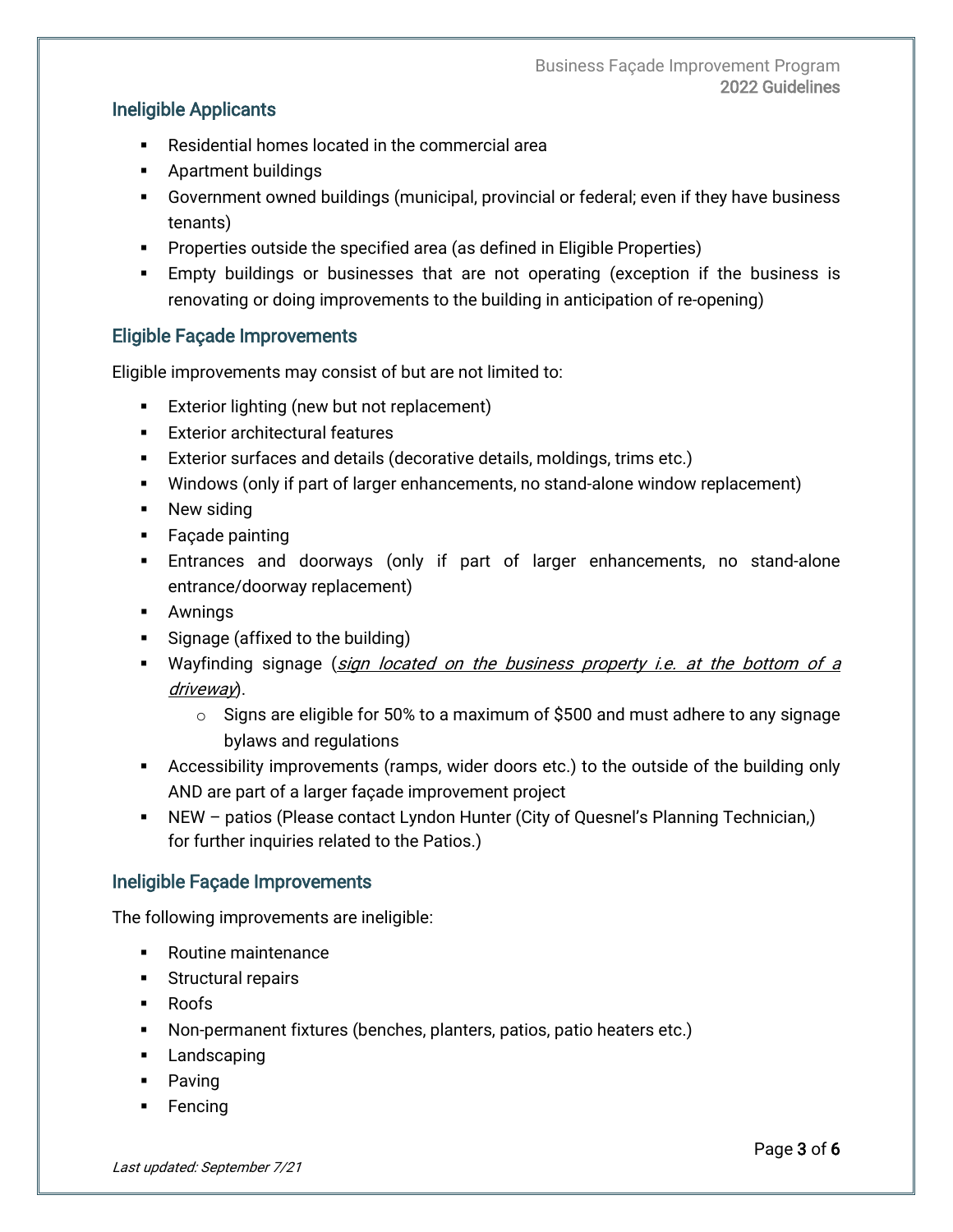- **Interior/internal improvements**
- Any improvements not visible from the public right of way
- Construction of additions, accessory buildings or new buildings
- Any improvements that have been started prior to application approval
- Any improvements deemed inconsistent with redevelopment purposes and design guidelines

#### Eligible Costs/Expenses

- **Direct project labour costs**
- Design, architectural or engineering fees (related to facade only)
- **•** Contractor fees
- **Rental of tools and equipment**
- **Project related materials and supplies**
- **Shipping and/or freight**
- **PST**

#### Ineligible Costs/Expenses

- **Staff wages and/or benefits**
- **Purchase of construction tools or equipment**
- Operational costs including utilities (hydro, gas etc.)
- **Duties**
- **Permit fees**
- Expenses related to improvement to the building façade not visible from the public right of way
- Façade improvement expenses started prior to application approval
- GST

#### Design Guidelines

Projects will be assessed based on their conformance (or the amount they bring the business into conformance) with the Official Community Plan Development Permit Area guidelines for the application Development Permit Area. Properties in the Downtown Core also utilize the Downtown Design Guidelines. As far as possible, projects must be consistent with the general form and character of the design guidelines set out for the area.

Designs need to clearly outline the proposed improvements to allow the review committee to accurately evaluate the project, and clearly see that the finished product looks like what was intended during the application process. In order to be eligible for this grant, the applicant must submit designs and costing for the project.

As far as possible, projects must be consistent with the general form and character of the design guidelines set out for the area.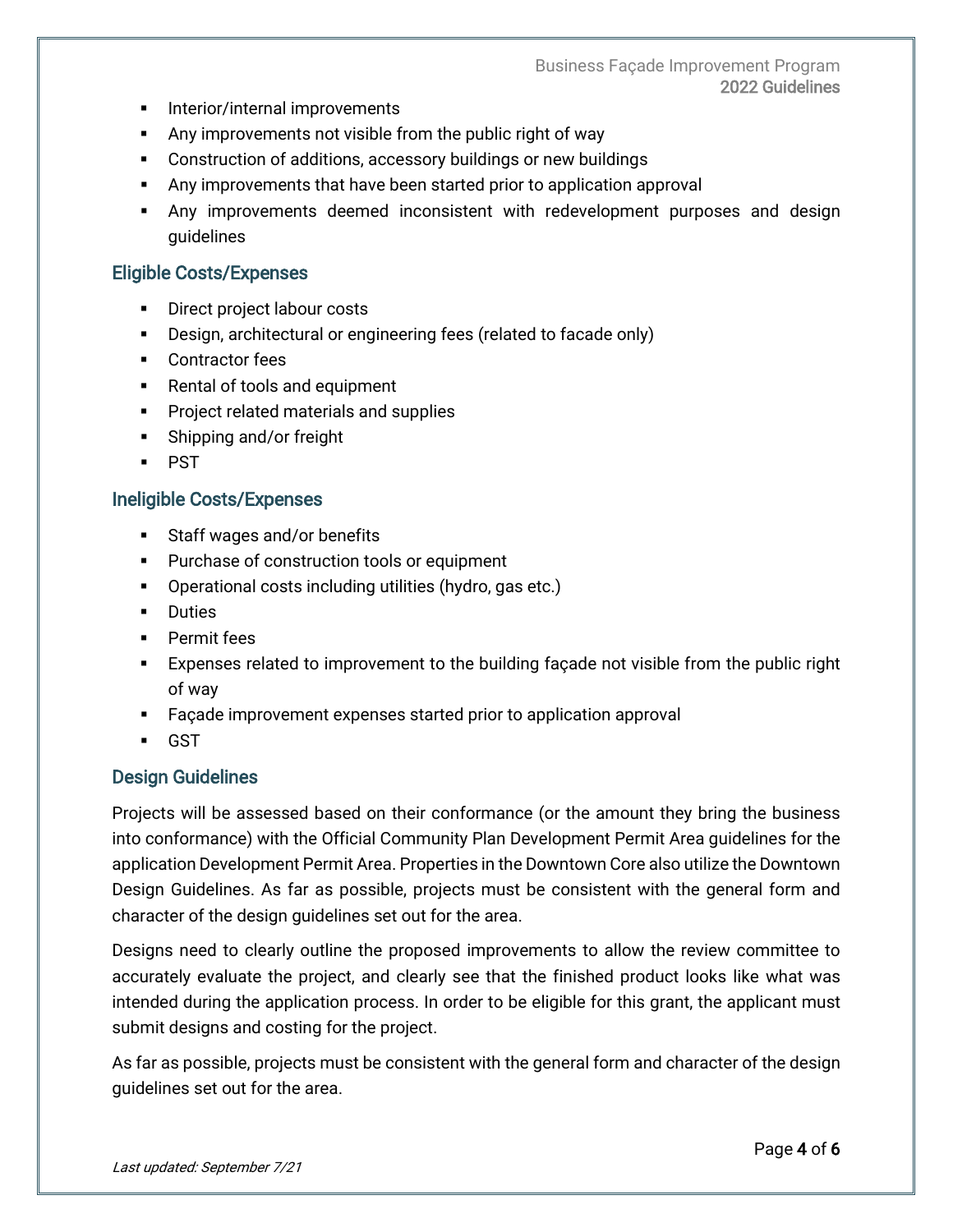The design guidelines can be found at [https://www.quesnel.ca/business](https://www.quesnel.ca/business-services/incentives/city-incentives)[services/incentives/city-incentives](https://www.quesnel.ca/business-services/incentives/city-incentives)

Building, sign and/or other permits may be required based on the extent of the improvements to be completed. These requirements are not waived by approval for the Business Façade Improvement Program and should be applied for prior to or concurrently with application for this program.

#### Business Application Process

Applications and other required documents should be submitted to:

The City of Quesnel ATTN: Lyndon Hunter, 410 Kinchant Street, Quesnel, BC, V2J 7J5

Submitting an application does not necessarily mean your project or a specific grant amount will be approved. All project proposals are subject to a comprehensive review, must meet high quality standards, and must reflect the spirit and intent of the Business Façade Improvement Program Guidelines.

- 1. Owner/Tenant contacts Lyndon Hunter, City of Quesnel's Planning Technician, to determine if the building qualifies for the Façade Improvement Program, discuss your project, and obtain the Program Guide and Application.
- 2. Owner/Tenant submit a complete application with designs. All required supporting materials and documents (including owner authorization) must be received prior to be considered complete.
- 3. City staff reviews the application and proposed façade improvements to ensure that improvements meet the applicable Design Guidelines and Business Façade Improvement Program Guidelines.
- 4. Applications are reviewed and a decision to accept or reject the application is made.
- 5. Applicant is advised of the decision by email.
- 6. For successful applications, a Letter of Understanding is sent to the applicant which must be signed by the owner/tenant and a representative of the Municipality.
- 7. Owner/Tenant acquires any required permits and completes the renovations.
- 8. Owner/Tenant provides verification of expenses (including invoices or other conformations of payment) and submits their totals on the provided expense tracking sheet.
- 9. City staff will conduct a site visit to certify the completion of the work, as described in the application/approval. The Owner/Tenant will provide before and after photos, as well as a business testimonial to City staff during the site visit.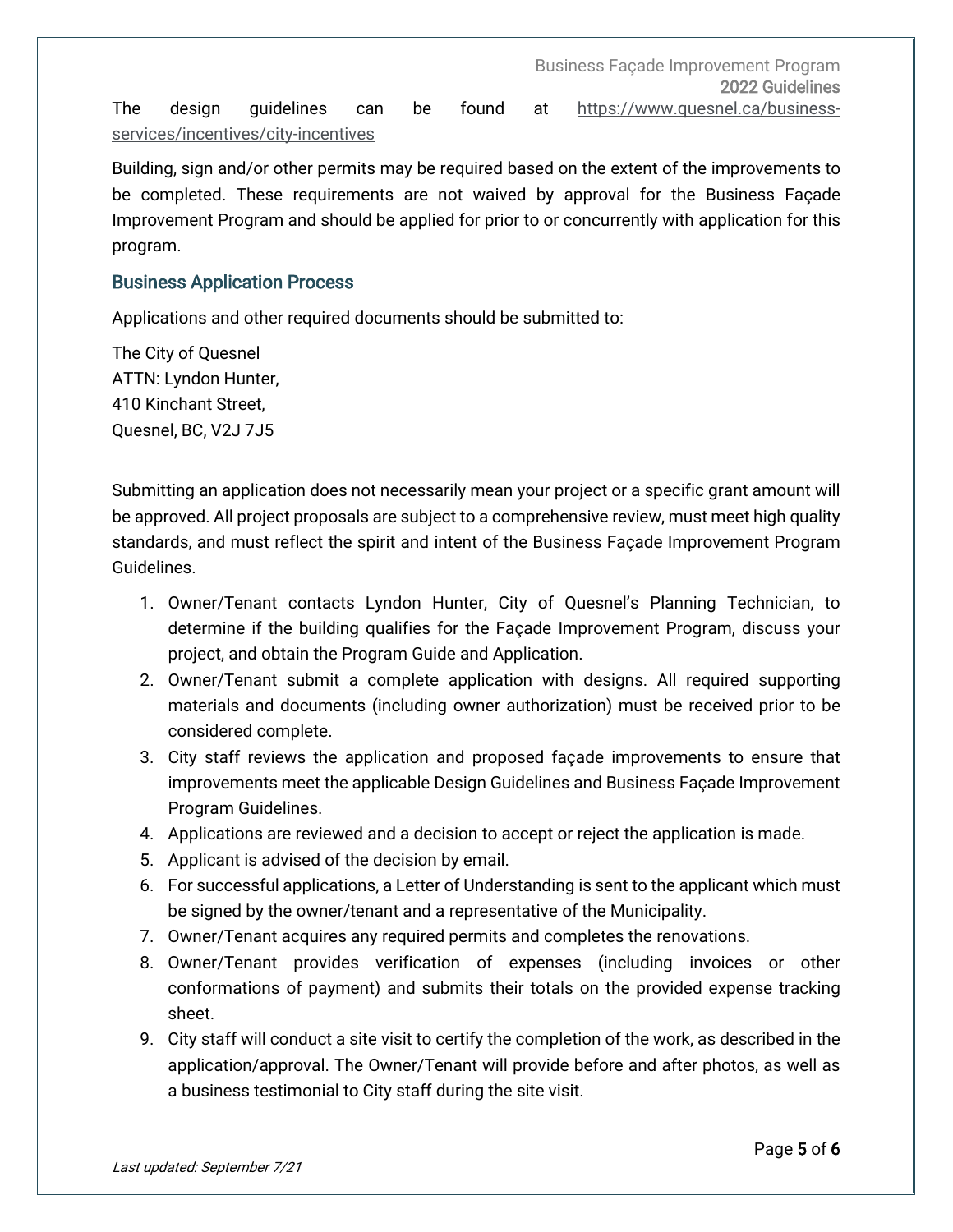- 10. City staff confirms the completion of all required municipal permits.
- 11. City staff verifies that the renovations meet the Letter of Understanding requirements and approves reimbursement.
- 12. Applicant is issued a cheque.

### Please note:

Approved projects should be completed by November 30, 2022.

### Evaluation/Selection Process

Note: only projects which meet all of the eligibility requirements will be considered for the grant.

Complete project applications will be accepted on a first come first serve basis until the May 31, 2022 deadline. If all grant funds become allocated, individuals can still submit their applications in the event of funds becoming available.